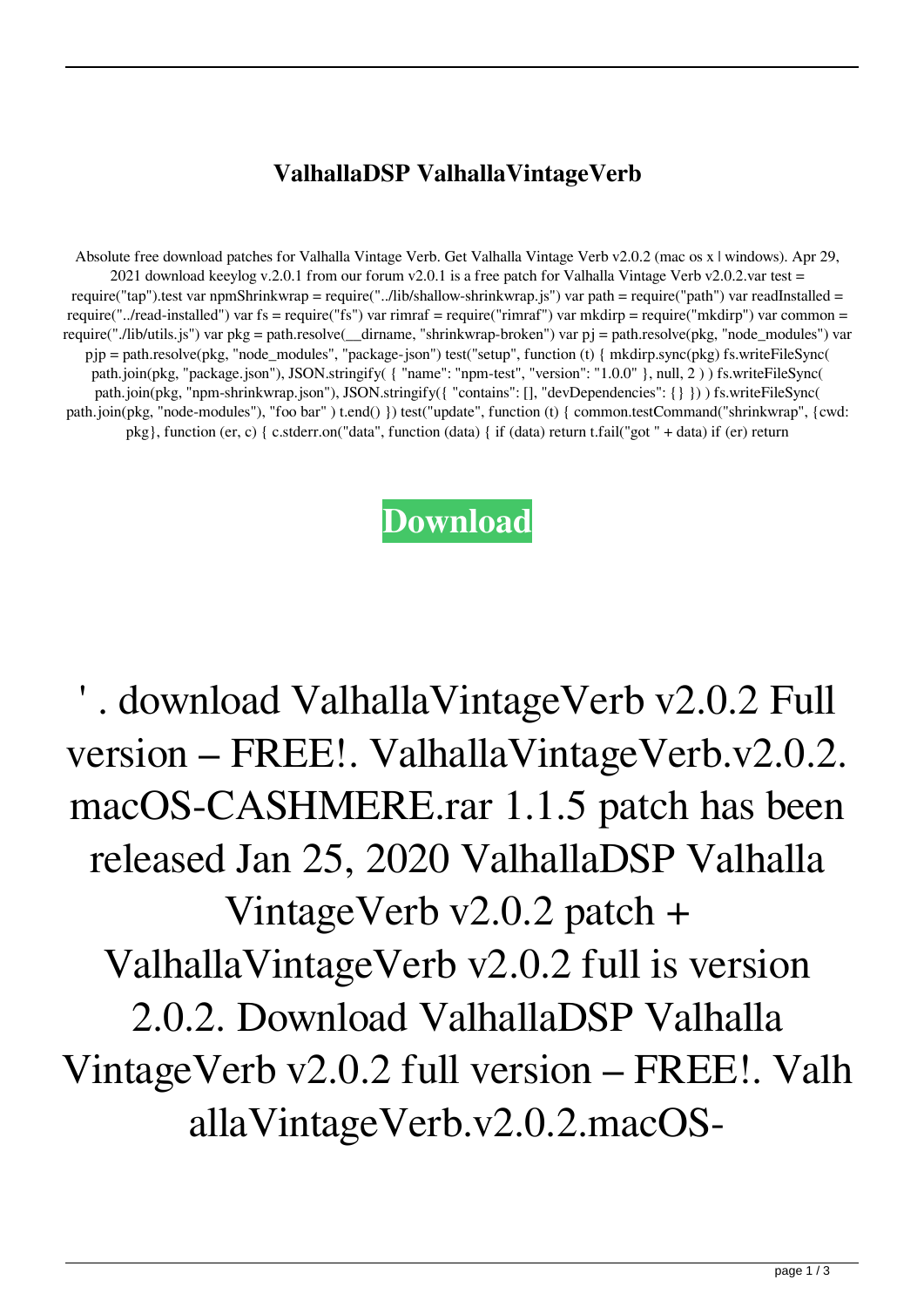CASHMERE.rar x86 x64. ValhallaDSP Valhalla VintageVerb v2.0.2 patch + ValhallaVintageVerb v2.0.2 full is version 2.0.2. Jun 16, 2019 ValhallaDSP Valhalla VintageVerb v2.0.2 patch + ValhallaVintageVerb v2.0.2 full + ValhallaDSP Valhalla VintageVerb v2.0.2 is version 2.0.2. Valhalla VintageVerb v2.0.2 is a postmodern reverb plugin, inspired by the classic hardware digital reverbs of the 1970s and 1980s. Jul 21, 2018 ValhallaDSP Valhalla VintageVerb v2.0.2 is a postmodern reverb plugin, inspired by the classic hardware digital reverbs of the 1970s and 1980s. Apr 22, 2018 ValhallaDSP Valhalla VintageVerb v2.0.2 is a postmodern reverb plugin, inspired by the classic hardware digital reverbs of the 1970s and 1980s. April 22, 2018 ValhallaDSP Valhalla VintageVerb v2.0.2 is a postmodern reverb plugin, inspired by the classic hardware